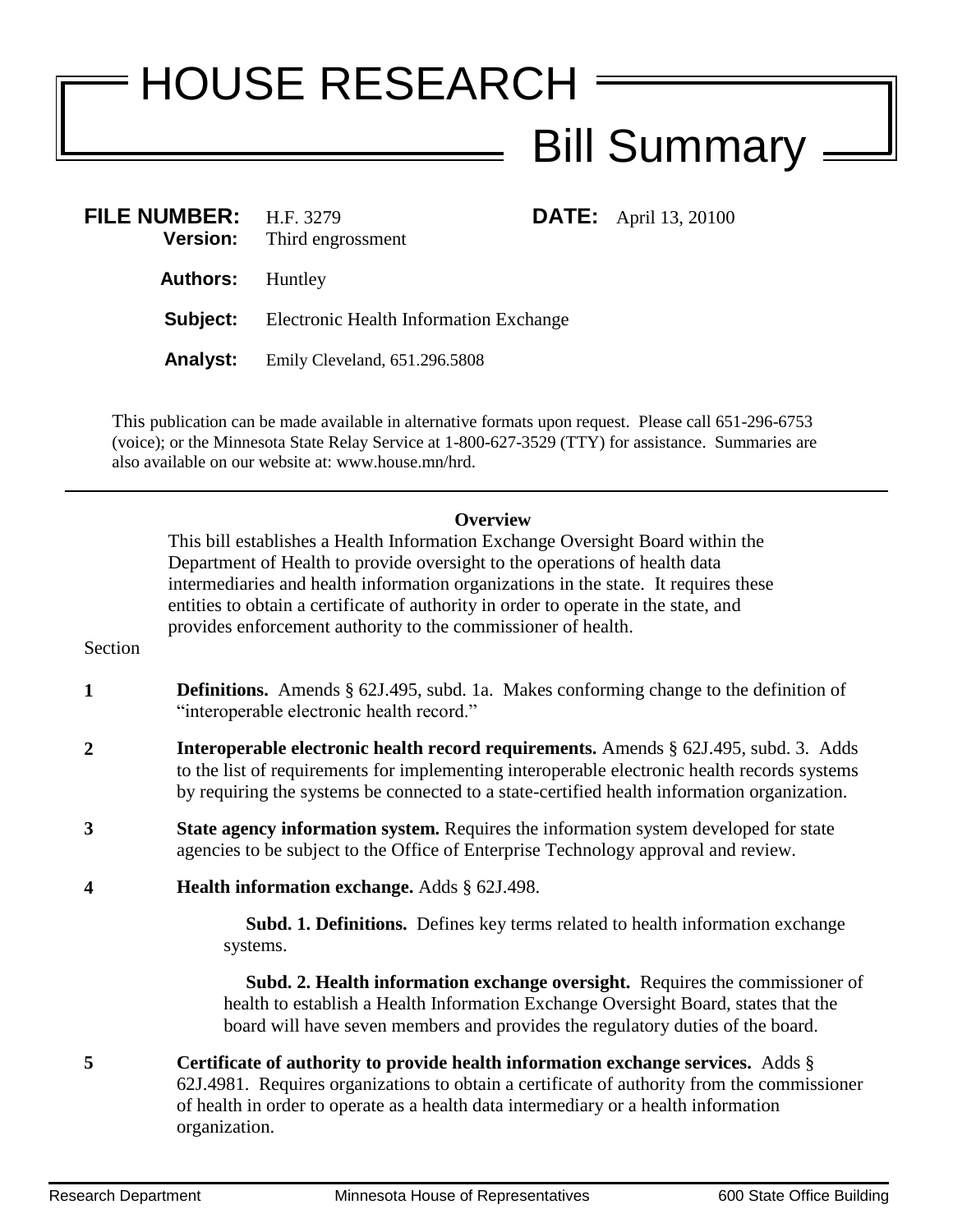**Subd. 1. Authority to require organizations to apply.** Requires any entity providing health information exchange services to apply for a certificate of authority through the commissioner of health.

 **Subd. 2. Certificate of authority for health data intermediaries.** Requires health data intermediaries to register with the state. Prohibits operation of a health data intermediary without a certificate of authority from the state or an application under active consideration. Establishes minimum criteria for the commissioner to consider in issuing a certificate of authority.

 **Subd. 3. Certificate of authority for health information organizations.** Requires health information organizations to obtain a certificate of authority from the commissioner of health. Establishes minimum criteria for the commissioner to consider in issuing a certificate of authority. Provides requirements for health information organizations, including, but not limited to, connecting to the Nationwide Health Information Network; annually submitting strategic and operational plans for review by the oversight board; and annually submitting a rate plan specifying fee structures.

 **Subd. 4. Application for certificate of authority for health information exchange service providers.** Requires applications to be in a format specified by the commissioner and provides information that must be included in the applications.

 **Subd. 5. Reciprocal agreements between health information exchange entities.**  Regulates reciprocal agreements between health information organizations and health data intermediaries and requires that these agreements include fair and equitable models for charges.

**6 Enforcement authority; compliance.** Adds § 62J.4982.

**Subd. 1. Penalties and enforcement.** Permits the commissioner of health to issue an administrative penalty of up to \$25,000 for each violation of statute or rule related to health information exchange services. Provides factors to consider in assessing the penalty. Requires the commissioner to give notice to suspected violators and provides for an informal investigation process.

 **Subd. 2. Suspension or revocation of certificates of authority.** Provides circumstances under which the commissioner may suspend or revoke a certificate of authority. Prohibits a health information exchange service provider from enrolling participants or engaging in advertising while under a suspended certificate, and prohibits a health information exchange service provider from conducting any business as such if its certificate is revoked.

 **Subd. 3. Denial, suspension, and revocation; administrative procedures.** Requires the commissioner to notify the health information exchange service provider in writing for denial, suspension, or revocation of a certificate of authority. Provides a hearing process before the Health Information Exchange Oversight Board.

 **Subd. 4. Coordination.** Requires the commissioner to seek advice from the Minnesota e-Health Advisory Committee when implementing Minnesota Statutes §§ 62J.498 to 62J.4982. Requires a report to the governor and the legislature regarding